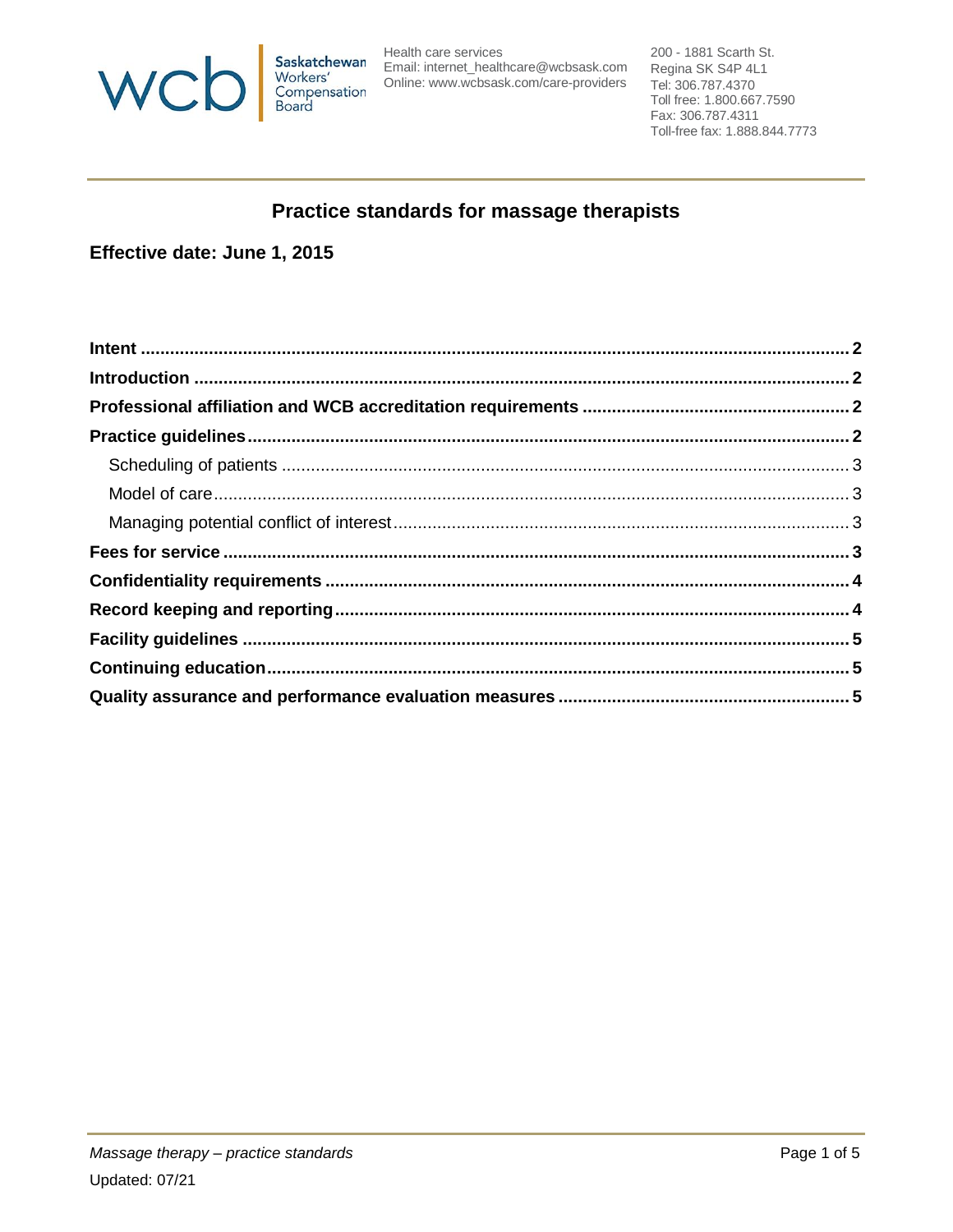

Health care services Email: [internet\\_healthcare@wcbsask.com](mailto:internet_healthcare@wcbsask.com) Online: [www.wcbsask.com/care-providers](http://www.wcbsask.com/care-providers)

200 - 1881 Scarth St. Regina SK S4P 4L1 Tel: 306.787.4370 Toll free: 1.800.667.7590 Fax: 306.787.4311 Toll-free fax: 1.888.844.7773

## <span id="page-1-0"></span>**Intent**

- 1. This document sets out the following information for massage therapists providing services to WCB customers:
	- a. accreditation standards
	- b. service provider guidelines

# <span id="page-1-1"></span>**Introduction**

- 2. All massage therapy service providers treating WCB patients must comply with practice standards of the Massage Therapist Association of Saskatchewan (MTAS).
- 3. The standards will encompass the delivery of medically necessary and injury-related massage therapy services and the environment in which these services are delivered. Massage therapy service providers treating WCB patients must comply with the standards noted below.

# <span id="page-1-2"></span>**Professional affiliation and WCB accreditation requirements**

- 4. A massage therapy service shall be provided to WCB patients by a massage therapy service provider who:
	- a. Is currently registered to practice in the province of Saskatchewan;
	- b. Is in good standing with MTAS; and
	- c. Has been accredited as a WCB service provider by the WCB.
- 5. Registration shall be at the therapist level, which currently includes a 2200-hour educational requirement, plus practical experience. Decisions regarding whether a massage therapy service provider has satisfied this educational requirement shall be made by the MTAS.
- 6. Information and application forms pertaining to accreditation with the WCB are available online at www.wcbsask.com.

# <span id="page-1-3"></span>**Practice guidelines**

- 7. Massage therapy service providers must practice:
	- a. Within the scope of services identified by the WCB in the service fees and fee codes for massage therapy service providers);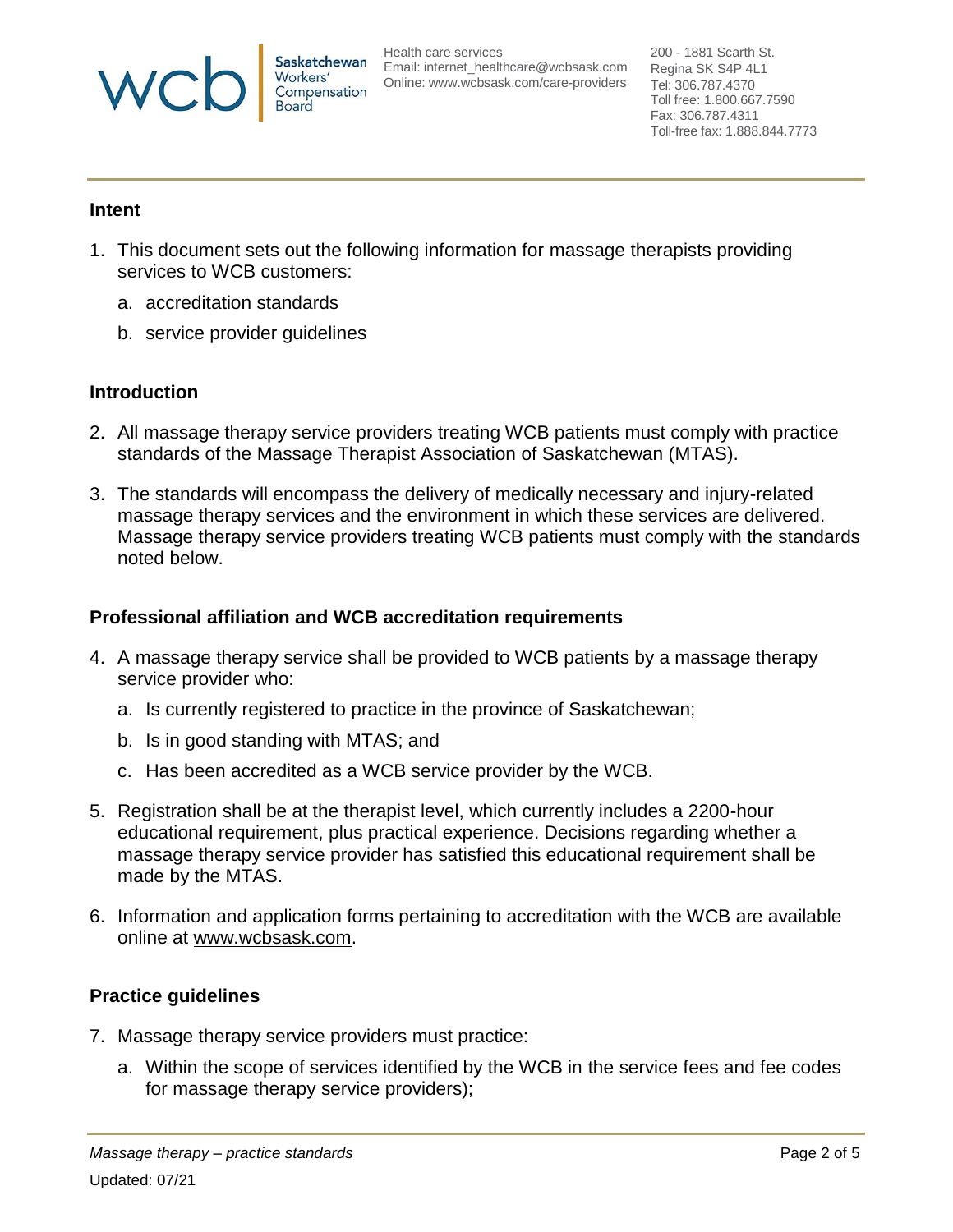

Health care services Email: [internet\\_healthcare@wcbsask.com](mailto:internet_healthcare@wcbsask.com) Online: [www.wcbsask.com/care-providers](http://www.wcbsask.com/care-providers)

200 - 1881 Scarth St. Regina SK S4P 4L1 Tel: 306.787.4370 Toll free: 1.800.667.7590 Fax: 306.787.4311 Toll-free fax: 1.888.844.7773

- b. In compliance with practice standards of the MTAS; and
- c. The practice standards contained within this schedule.
- 8. Where a service is provided outside of the province of Saskatchewan, the therapist must comply with the practice standards within this schedule.

## <span id="page-2-0"></span>Scheduling of patients

- 9. Massage therapy services will be provided to WCB patients only upon referral by a licensed practitioner who identifies the goals and objectives of treatment. The referral document shall be provided to the WCB at the time the massage therapy service provider is seeking authorization to provide care, and invoice the WCB for that care.
- 10.The massage therapy clinic shall maintain evidence of some measure of volume per massage therapy service provider and the customer's injury related needs will determine duration of treatment time. The treatment is not to exceed more than one treatment per day, unless prior approval is received.

#### <span id="page-2-1"></span>Model of care

11.The massage therapy service must be a component of a multi-component treatment plan and not a stand-alone option and, where appropriate, the massage therapy service provider will encourage the patient to make active efforts towards recovery, rather than adopting a passive involvement in recovery from the work injury. Treatment shall focus on the area of injury and, as necessary, adjacent structures and not whole body massage.

#### <span id="page-2-2"></span>Managing potential conflict of interest

12.Where the massage therapy service provider or clinic has a financial relationship with the injured worker's employer, that relationship shall be disclosed to the injured worker at the first contact, ensuring the worker has an opportunity to make an informed decision regarding their choice of a provider.

#### <span id="page-2-3"></span>**Fees for service**

Section 103(1) of *The Workers' Compensation Act, 2013* states:

Every worker who is entitled to compensation or who is disabled only on the day of the injury is entitled without charge to:

- (a) Any medical aid that may be necessary as a result of the injury;
- (b) Any other treatment by a health care professional.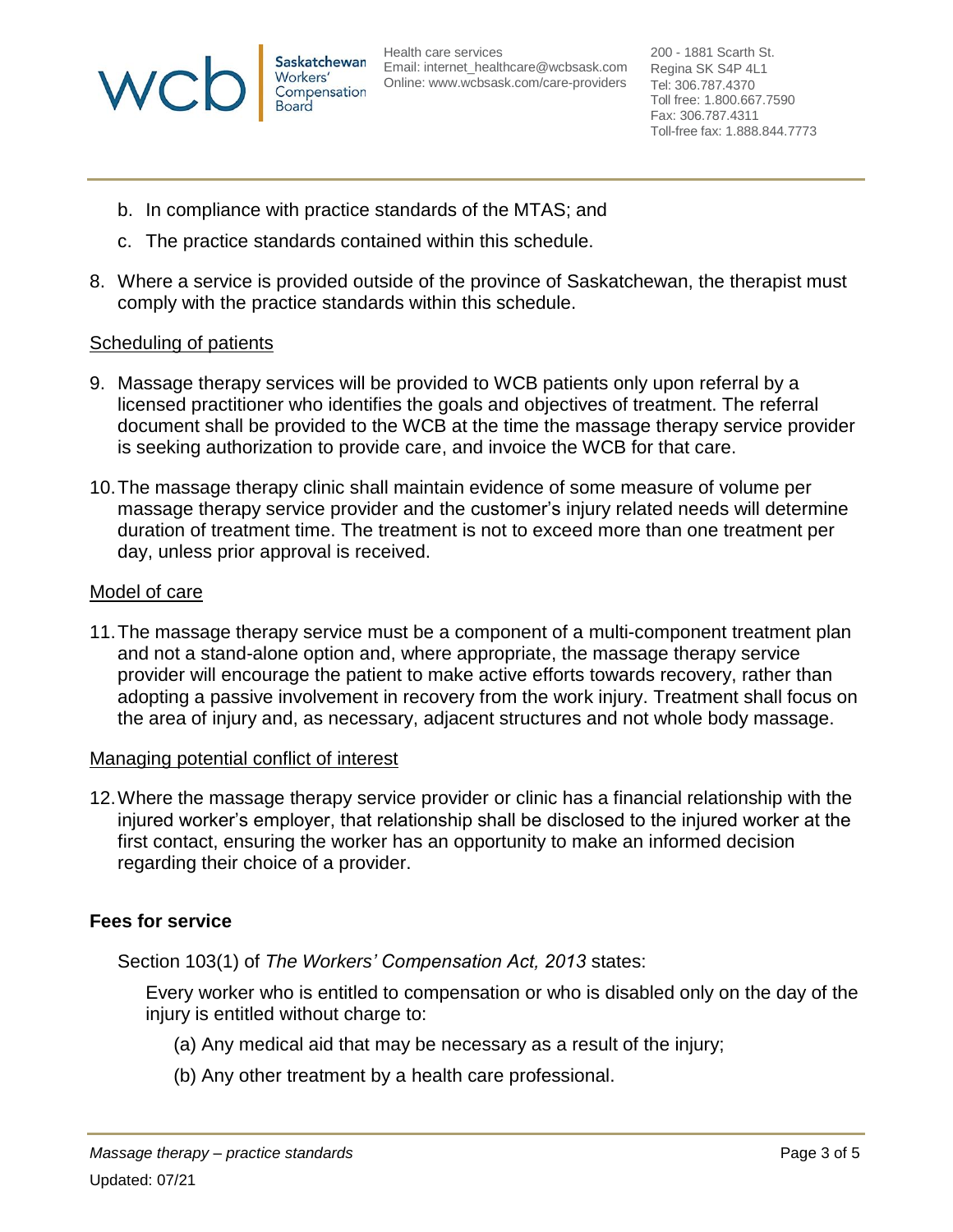

Health care services Email: [internet\\_healthcare@wcbsask.com](mailto:internet_healthcare@wcbsask.com) Online: [www.wcbsask.com/care-providers](http://www.wcbsask.com/care-providers)

200 - 1881 Scarth St. Regina SK S4P 4L1 Tel: 306.787.4370 Toll free: 1.800.667.7590 Fax: 306.787.4311 Toll-free fax: 1.888.844.7773

- 13.Authorization shall be obtained prior to commencing treatment by filling out the Primary Level Authorization to Treat document and faxing this to the WCB. A response from the WCB must be obtained prior to commencing treatment.
- 14.Where the WCB has authorized massage therapy services, a maximum of five treatments will be funded. To prevent financial hardship to the injured worker, the therapist will invoice the WCB, not the customer, at the rate provided in the service fees and fee codes for massage therapy service providers. The worker, the employer, or insurance plans cannot be billed for amounts in excess of the fees set by the WCB.
- 15.Fees are payable on a per visit basis, rather than an hourly or half-hourly rates.
- <span id="page-3-0"></span>16.Massage therapy service providers may invoice the WCB online at www.wcbsask.com.

## **Confidentiality requirements**

- 17.All health-related and personal information received during the course of treatment of a WCB customer will be treated in a confidential manner, and no information will be revealed to any person or party other than those persons to whom reports are to be made, or to such other persons as may, from time to time, be designated by the WCB. Information pertaining to functional ability may be provided to the employer for the purposes of establishing a return-to-work arrangement.
- 18.Where an injured worker requests copies of his massage therapy file, the therapist shall provide only those documents which were created in the clinic. Documents from other providers and the insurer may be obtained by the injured worker from the creators or stewards of those records.

#### <span id="page-3-1"></span>**Record keeping and reporting**

- 19.The massage therapy service provider will maintain a written record for each patient, which will include the assessment findings, the goals and objectives of treatment, treatment plan, treatment provided, periodic reviews and discharge summary. Initial assessment findings, where an initial report has been requested by the WCB, shall be sent to the WCB within three days of the assessment. A progress report, where requested by the WCB, shall be sent mid-course, and a discharge summary, where requested by the WCB, shall be sent within three days of discharge.
- 20.All reports will identify, in functional terms, the progress that is being made towards the employment duties and the goals and objectives of treatment as identified by the referring licensed practitioner. Treatment will be discontinued where the discharge goals are met or where insufficient progress is demonstrated towards these goals as determined by